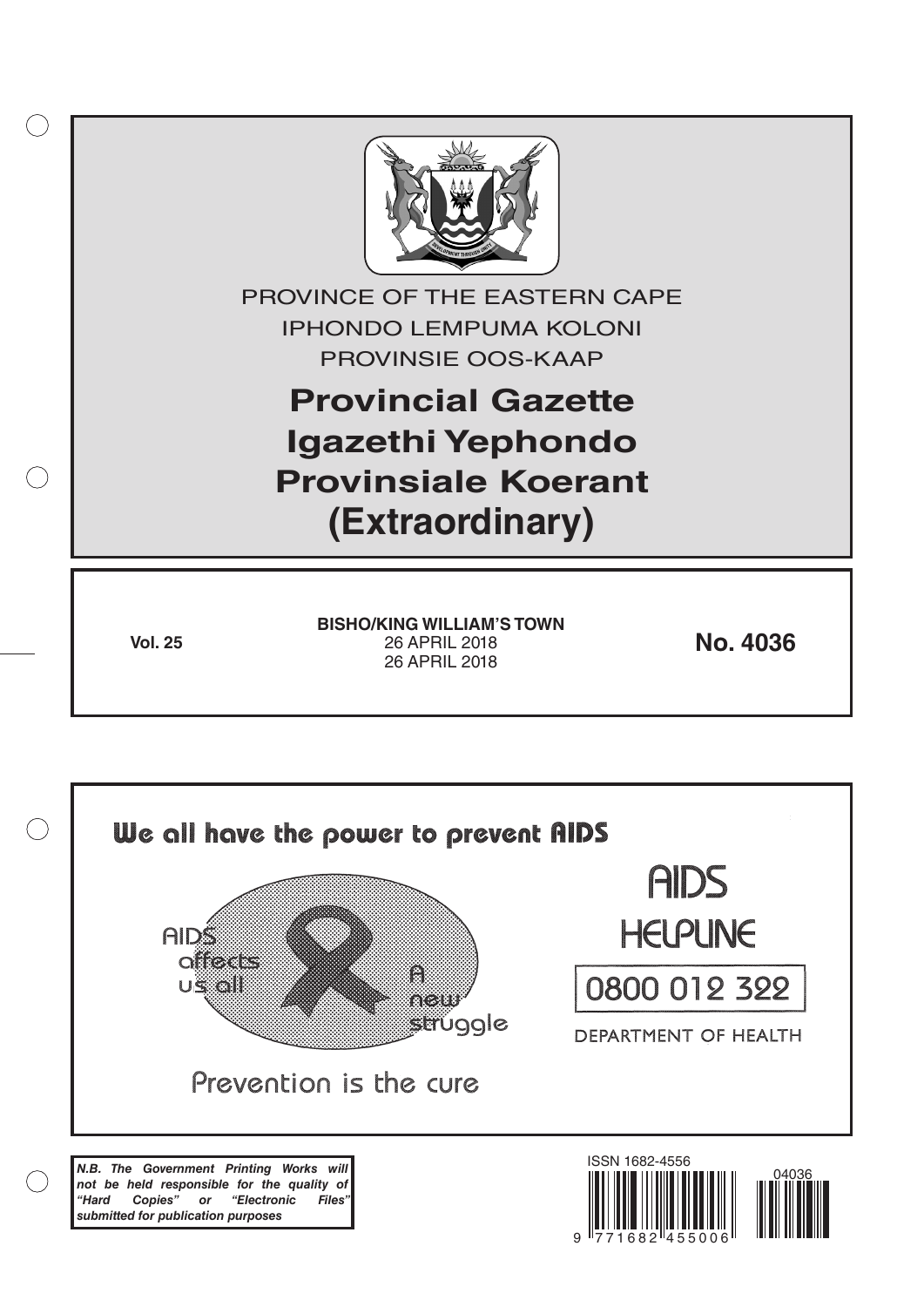## **IMPORTANT NOTICE:**

**The GovernmenT PrinTinG Works Will noT be held resPonsible for any errors ThaT miGhT occur due To The submission of incomPleTe / incorrecT / illeGible coPy.**

**no fuTure queries Will be handled in connecTion WiTh The above.**

## **CONTENTS**

|    |                                                                                                       | Gazette<br>No. | Page<br>No. |
|----|-------------------------------------------------------------------------------------------------------|----------------|-------------|
|    | <b>LOCAL AUTHORITY NOTICES • PLAASLIKE OWERHEIDS KENNISGEWINGS</b>                                    |                |             |
| 73 | Eastern Cape Liquor Act (10/2003): Notice of lodgement of applications for transfer of certificate of | 4036           |             |
| 72 |                                                                                                       |                |             |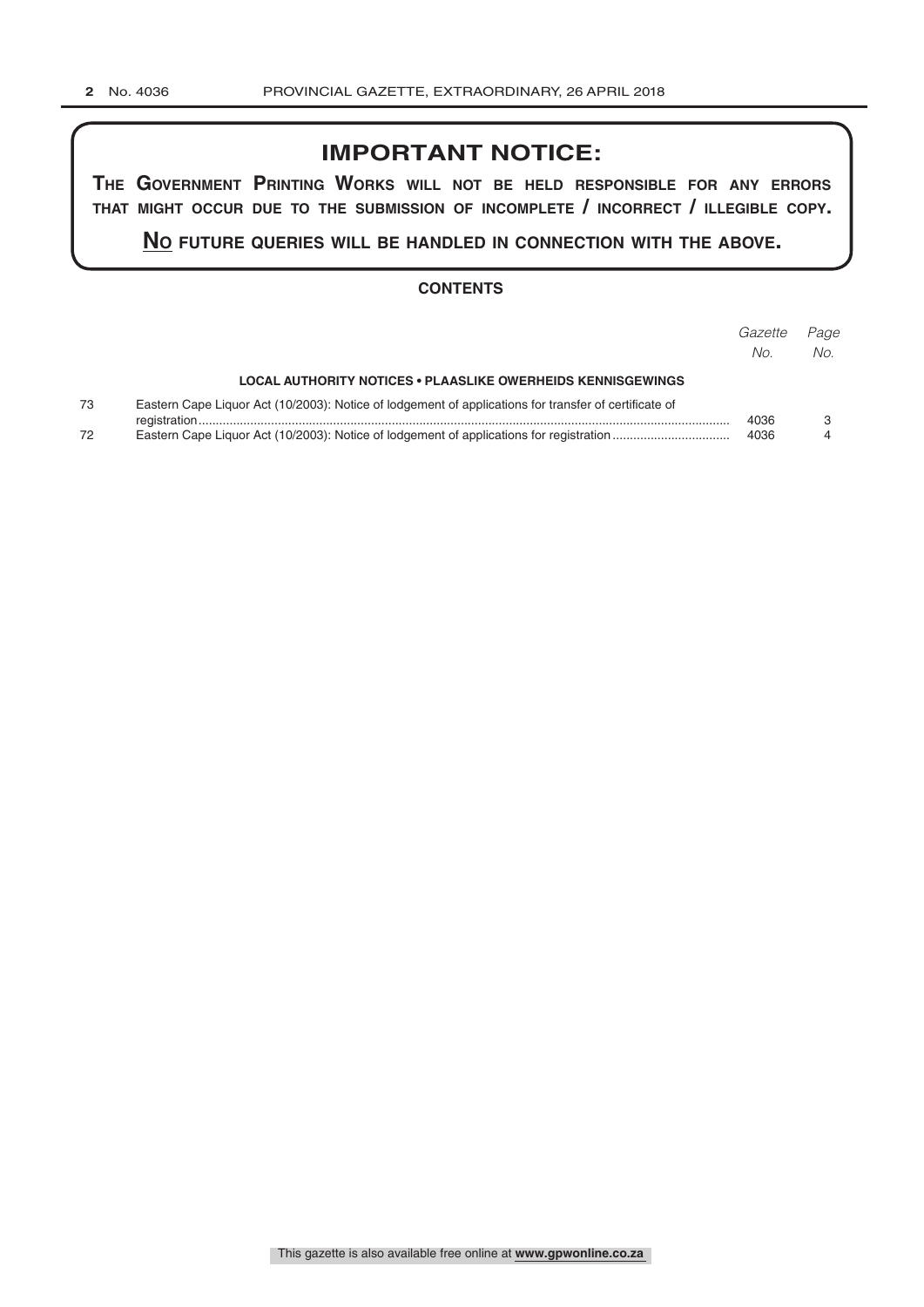# Local Authority Notices • Plaaslike Owerheids Kennisgewings

### **LOCAL AUTHORITY NOTICE 73 OF 2018**

FORM 9 Reg 11(1)]

#### EASTERN CAPE LIQUOR ACT, 2003 (Act No. 10 of 2003)

### NOTICE OF LODGEMENT OF APPLICATIONS FOR TRANSFER OF CERTIFICATE OF REGISTRATION

Notice is hereby given that the applications for transfer of certificates of registration, particulars of which appear in the Schedule hereunder, have been lodged with the Board.

Interested parties may, free of charge, inspect any application which appears in the Schedule hereunder and may within twenty one days of this notice, lodge with the Board written representations in support of, or written objections.

LERATO RADIKOANYANA EASTERN CAPE LIQUOR BOARD 25 April 2018

**SCHEDULE** 

| <b>Application Number</b> |                   | 2                                                        | 3                                                                                                                                      | 4                                                       | 5                                                                             |
|---------------------------|-------------------|----------------------------------------------------------|----------------------------------------------------------------------------------------------------------------------------------------|---------------------------------------------------------|-------------------------------------------------------------------------------|
|                           |                   | Name and number<br>of Ward                               | Particulars of certificate of<br>registration                                                                                          | Particulars of holder of<br>certificate of registration | <b>Particulars of</b><br>prospective holder of<br>certificate of registration |
|                           | ECP14505/03026/OO | Ward 30 Buffalo<br>City Metropolitan<br>Municipality     | Shampis Pub & Butchery, 873 N.U.<br>9, Mdantsane, 5219                                                                                 | Xolisa<br><b>Theophilus</b><br>Mqweba                   | Ncilimadu Trading And<br>Investments CC                                       |
| 2.                        | ECP16601/03250/OO | Ward 14 Nyandeni<br><b>Local Municipality</b>            | Mqwangqweni<br>Tavern,<br>Ncacane<br>Administrative Area, Ngqeleni, 5120                                                               | Nontsikelelo<br>Ntombifikile<br>Hlalutye                | Noluthando Hlalutye                                                           |
| 3.                        | ECP09532/90454/ON | Ward 8 Sundays<br><b>River Valley</b><br>Municipality    | Addo Restaurant & Boma, Addo<br>National Park Building<br>Complex,<br>National Park.<br>Addo<br>Kirkwood.<br>6130                      | Holdings (Pty)<br>Tourvest<br>Limited                   | K2014194863 (Pty)<br>Limited                                                  |
| 4.                        | ECP10542/90466/ON | Ward 6 Koukamma<br>Local Municipality                    | TSI Restaurant, Erf 430, National<br>Park Building<br>Complex,<br><b>Storms</b><br>Mouth<br>River<br>Rest<br>Camp,<br>Humansdorp, 6300 | Holdings (Pty)<br>Tourvest<br>Limited                   | K2014194863 (Pty)<br>Limited                                                  |
| 5.                        | ECP20242/90454/OO | Ward 5 Nelson<br>Mandela<br>Metropolitan<br>Municipality | For The Love Of Wine, 20 Stanley<br>Hill.<br>Street.<br>Richmond<br>Port<br>Elizabeth, 6001                                            | Robyn Martin                                            | Upstairs (Pty) Limited                                                        |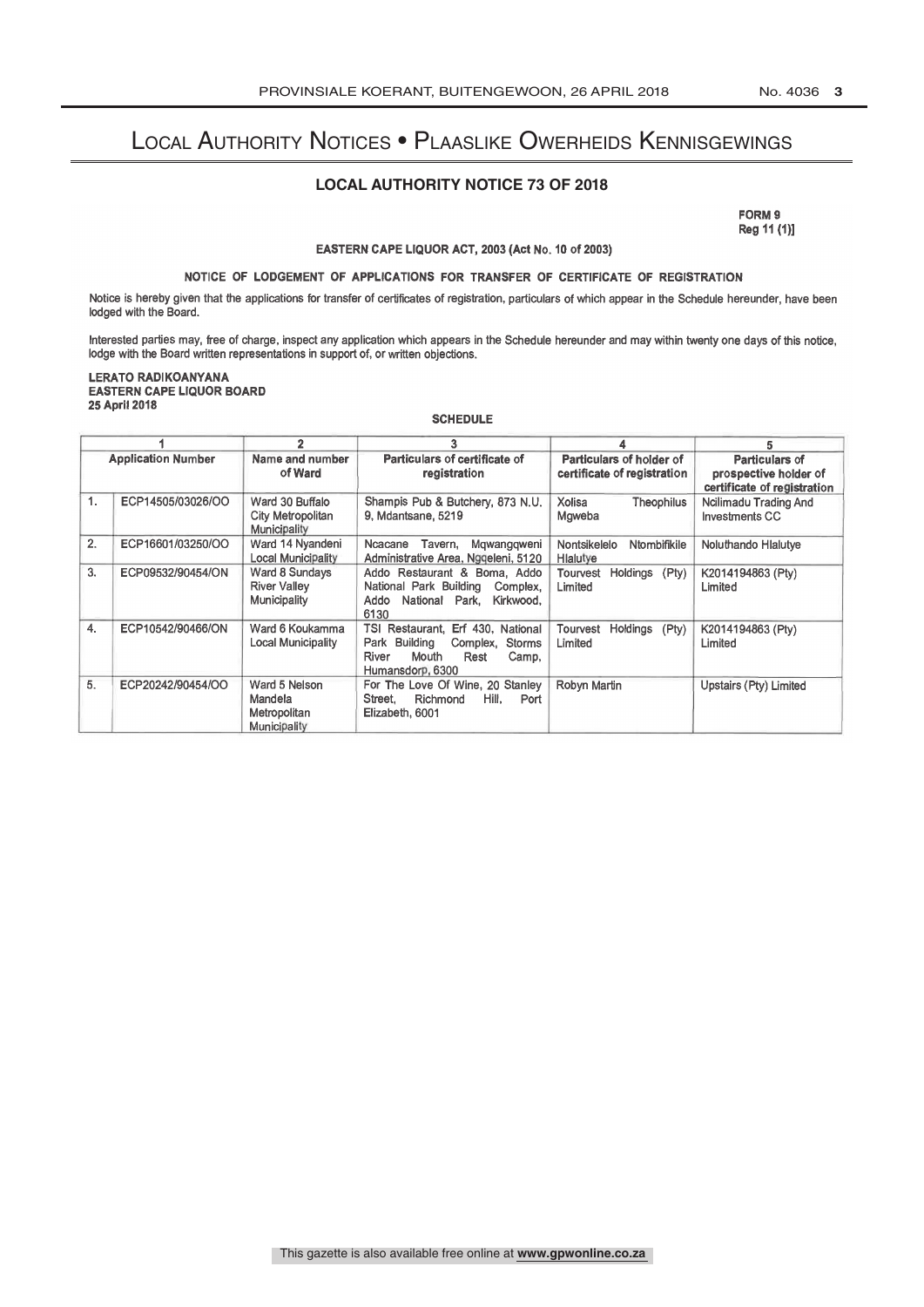## **LOCAL AUTHORITY NOTICE 72 OF 2018**

1. CM3 [Reg 4 (1)

#### EASTERN CAPE LIQUOR ACT, 2003 (Act No. 10 of 2003) NOTICE OF LODGEMENT OF APPLICATIONS FOR REGISTRATION

Notice is hereby given that the applications for registration, particulars of which appear in the Schedule hereunder, have been lodged with the Board. Interested parties may, free of charge, inspect any application which appears in the Schedule hereunder and may within twenty one days of<br>this notice, lodge with the Board written representations in support of, or written EASTERN CAPE LIQUOR BOARD 25 April 2018

**SCHEDULE** 

| <b>Application Number</b> |                   | 2                                                         | 3                                   |                                 | 5                                                                                                       |
|---------------------------|-------------------|-----------------------------------------------------------|-------------------------------------|---------------------------------|---------------------------------------------------------------------------------------------------------|
|                           |                   | Name and number of<br>Ward                                | Kind of registration<br>applied for | Kind of<br>liquor to be<br>soid | Name under which business is to be<br>conducted and particulars of the erf,<br>street or farm           |
| 1.                        | REF6306275926082  | Ward 4 Sakhisizwe Local<br>Municipality                   | On and Off<br>Consumption           | All kinds                       | Club 40 Tavem, 137 Isidubu Street, Cala.<br>5455                                                        |
| 2.                        | REF2002/024559/23 | Ward 47 Buffalo City<br><b>Metropolitan Municipality</b>  | On Consumption                      | All kinds                       | Chairman's Bistro & Lounge, Erf 17072 &<br>32091, 12 Esplanade Road, Quigney, East<br>London, 5201      |
| 3.                        | REF6301260683087  | Ward 9 Kouga Local<br>Municipality                        | On and Off<br>Consumption           | All kinds                       | Vuyolwethu Tavern, 44 Chris Hani Street,<br>Centerton, Hankey, 6350                                     |
| 4.                        | REF6509185123084  | Ward 1 Nelson Mandela<br><b>Metropolitan Municipality</b> | On Consumption                      | All kinds                       | Kragga Kamma Golf Club, Erf 72, Farm 25<br>Chelsea, Kragga Kamma Road, Chelsea,<br>Port Elizabeth, 6001 |
| 5.                        | REF9602041140082  | Ward 3 Dr Beyers Naude<br>Local Municipality              | On and Off<br>Consumption           | All kinds                       | Rwhan's Tavern, Erf 7036, No. 21<br>Cocksomb Street, Ashervill, Graaff Reinet.<br>6280                  |
| 6.                        | REF7204047549085  | Ward 5 Nelson Mandela<br>Metropolitan Municipality        | Off Consumption                     | All kinds                       | Freedom Media, 35 Parliament Street,<br>Central, Port Elizabeth, 6001                                   |
| 7.                        | REF6012040573080  | Ward 34 Enoch Mgijima<br>Local Municipality               | On and Off<br>Consumption           | All kinds                       | Mene's Tavern, 7 Ngindane Street,<br>Eluxolweni Township, Hofmeyer, 5930                                |
| 8.                        | REF7802030132080  | Nelson Mandela<br><b>Metropolitan Municipality</b>        | <b>Speacial Event</b>               | All kinds                       | NVS National Arts Festival, Erf 8486, Avliff<br>& Brutan Street, Central, Port Elizabeth.<br>6001       |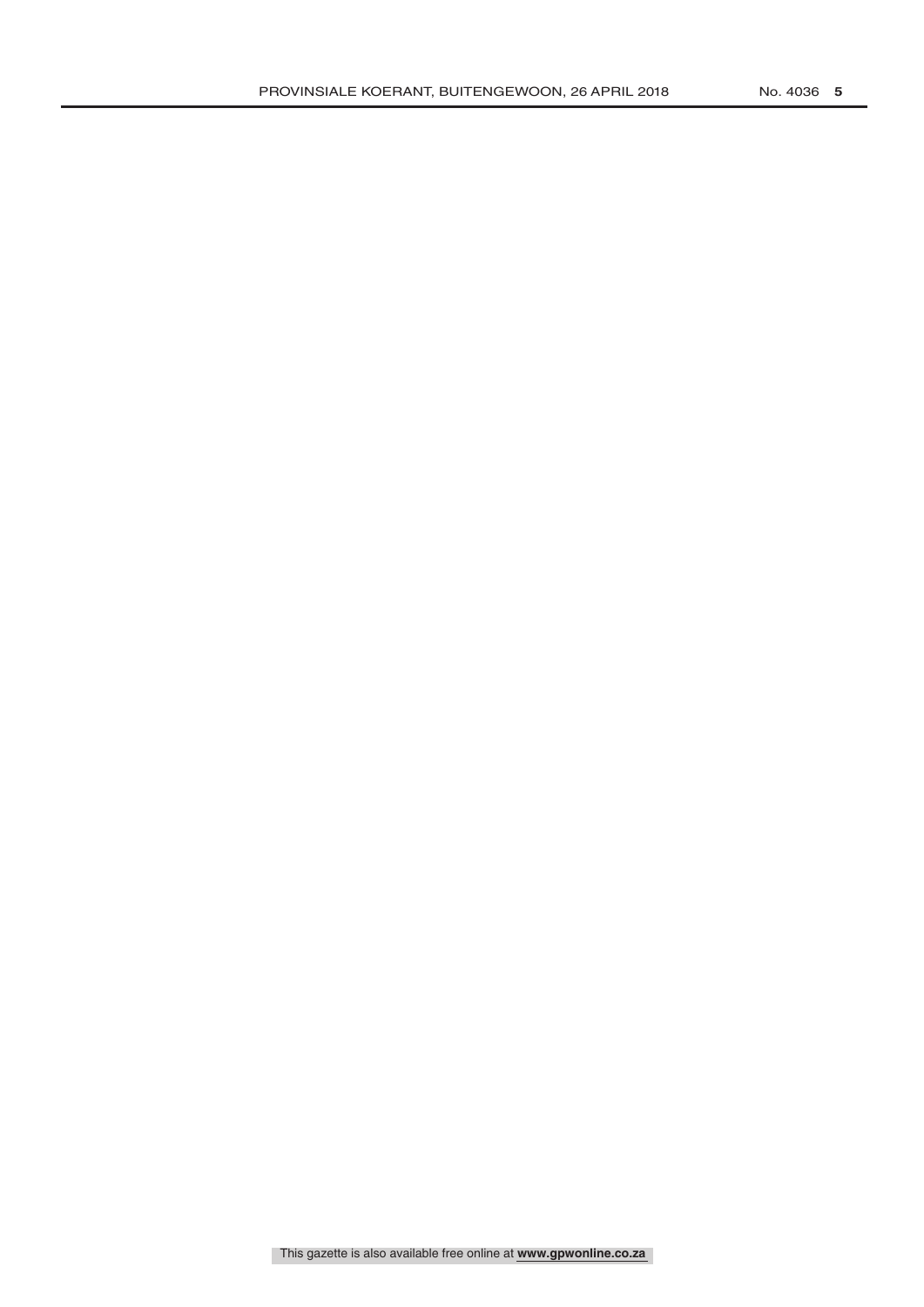This gazette is also available free online at **www.gpwonline.co.za**